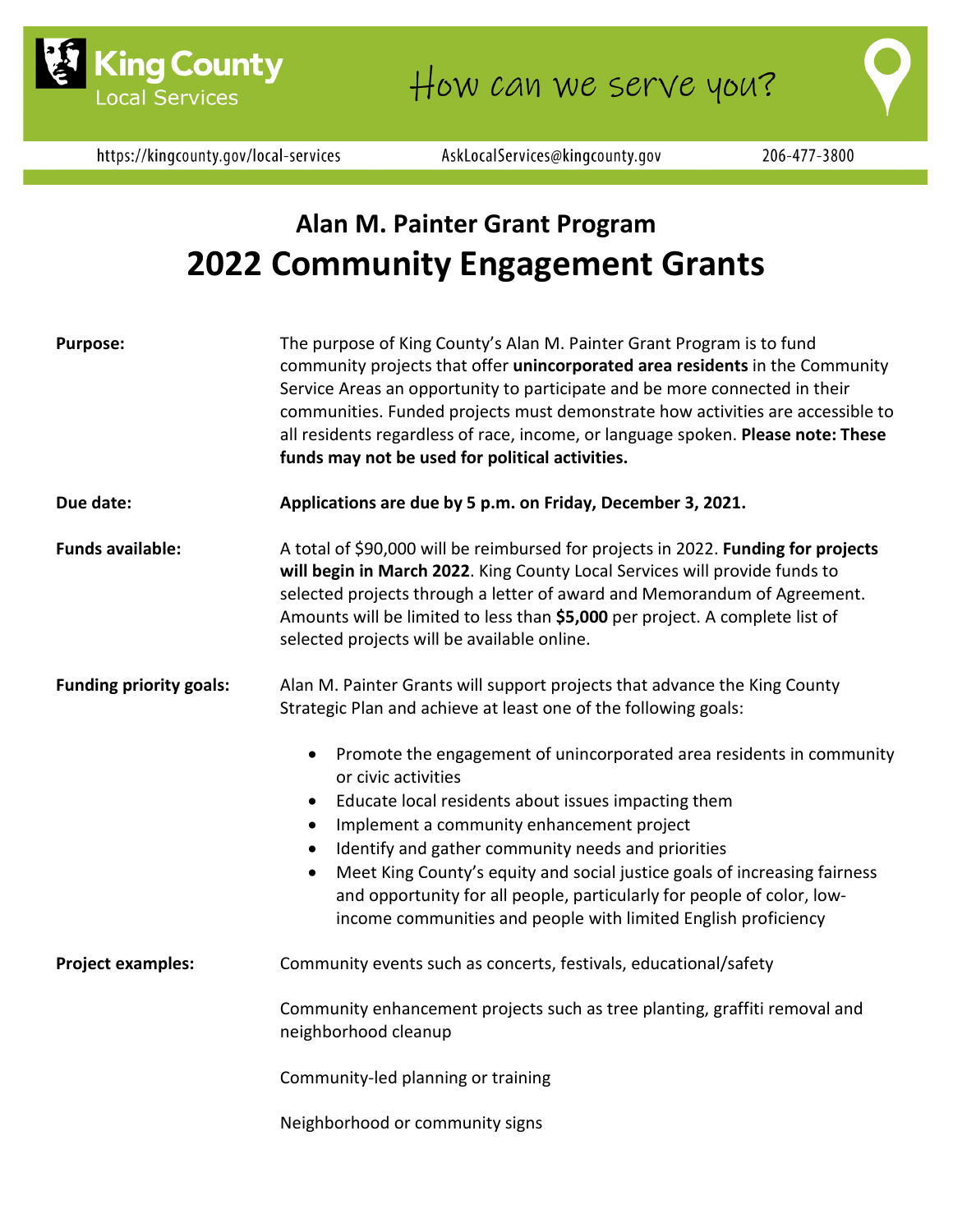- Selection criteria: Priority will be given to projects that are one-time or time-limited in scope and will be **completed in 2022**.
	- Project clearly addresses one or more of the **funding priority goals** (listed on page 1).
	- Project location and target population are in one or more of King County's unincorporated Community Service Areas, the project is free and open to all members of the general public in unincorporated King County, and it provides a public benefit.
	- Projects are not intended to support infrastructure or ongoing operational costs of locally funded governmental organizations, except where an organization is seeking grant funding to support one-time volunteer events.
	- Project demonstrates how activities are accessible to all residents regardless of race, income, or language spoken.
	- Project objectives and activities encourage community engagement and high community participation.
	- Project has identified clear outcomes or results and a specific work plan to achieve them.
	- Project has a viable plan for continued support and maintenance.
	- Project demonstrates community outreach and support.
	- Project demonstrates community support based on the level of community involvement by the project partners.
	- Project budget is realistic and achievable, and the funding request is specific and attributable to the project.
	- Project shall not include political activities.
	- Project match is at least 25% of total project budget.
	- Geographic distribution of funds will be considered.
- **Match:** A minimum match of 25% of the total project cost is required. The match can be in the form of volunteer time, cash, or other forms of in-kind services and other resources from project partners and contributors.
- **Eligible applicants:** Locally-based, community-led organizations in King County's unincorporated Community Service Areas, and organizations that are based in a city but serve unincorporated area residents, that encourage collaborations and partnerships in unincorporated King County.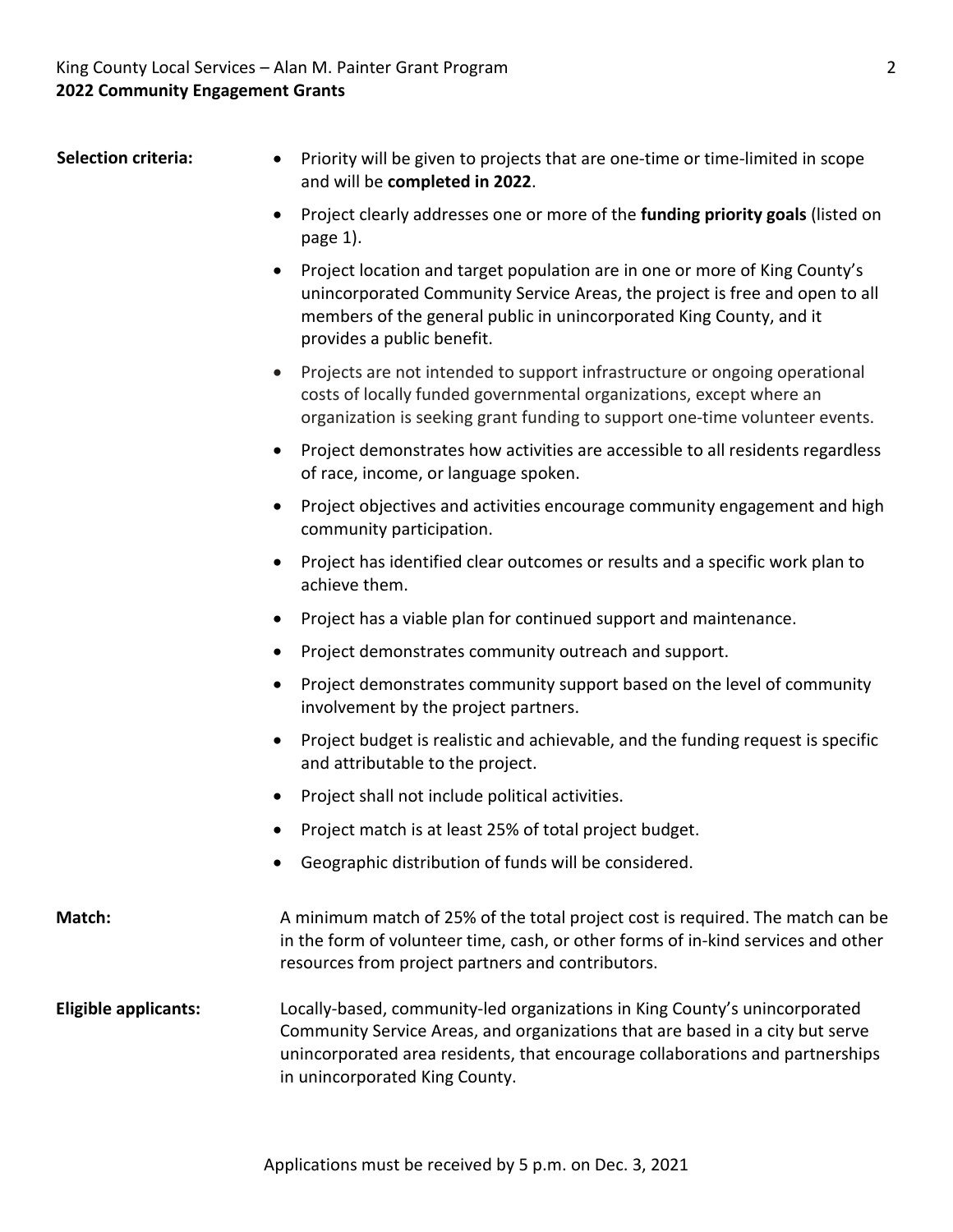### King County Local Services – Alan M. Painter Grant Program 3 **2022 Community Engagement Grants**

**Applicant status:** If your organization is not incorporated, you must designate a fiscal sponsor. We encourage partnership with local nonprofits. Please contact us for guidance and support.

### **Community Service Areas in unincorporated King County:**

(Find maps and more information online at [https://kingcounty.gov/](https://kingcounty.gov/depts/local-services/programs/community-service-areas.aspx) [depts/local-services/](https://kingcounty.gov/depts/local-services/programs/community-service-areas.aspx) [programs/community](https://kingcounty.gov/depts/local-services/programs/community-service-areas.aspx)[service-areas.aspx](https://kingcounty.gov/depts/local-services/programs/community-service-areas.aspx) or scan the QR code below with your mobile phone)



**Bear Creek/Sammamish** – The western boundary is the urban growth line near Woodinville, the northern boundary is the King-Snohomish county line. The east and south boundaries follow the watershed ridge line. This CSA contains the Sammamish Agricultural Production District.

**Snoqualmie Valley/NE King County** – The western boundaries are the ridge line of the Bear Creek CSA and the urban growth line. The southern boundaries are the watershed line, the forest production district, and I-90. The northern boundary is the King-Snohomish county line. This CSA contains the Snoqualmie Agriculture Production District and part of the Forest Production District.

**Four Creeks/Tiger Mountain** – The western and northern boundaries are the urban growth line, I-90, and the Forest Production District boundary (joint boundary with Snoqualmie Valley/NE King County CSA). The eastern and southern boundary is the Tahoma School District boundary (joint boundary with the Greater Maple Valley/Cedar River CSA).

**Greater Maple Valley/Cedar River** – The western boundary is the urban growth line, the north boundary is the watershed line, the forest production district boundary, and I-90 (Snoqualmie Valley CSA). The eastern boundary is the King- Kittitas county line. The southern boundary is the watershed line (SE King County CSA). This CSA contains parts of the Forest Production District.

**SE King County** – The western boundary is the urban growth boundary. The northern boundaries are the urban growth line and the watershed line (Greater Maple Valley CSA). The eastern boundary is the King-Kittitas county line, and the southern boundary is the King-Pierce county line. This CSA contains the Lower Green, Middle Green, and Enumclaw Agriculture production districts and part of the Forest Production District.

**Vashon/Maury Island** – Vashon-Maury Island is bounded by, and located in, Puget Sound.

**West King County** – This CSA contains the remaining urban unincorporated potential annexation areas located throughout West King County. All of these areas are bounded either by existing cities or the urban growth boundary. The identified major potential annexation areas include North Highline, West Hill, East Federal Way, Fairwood, and East Renton.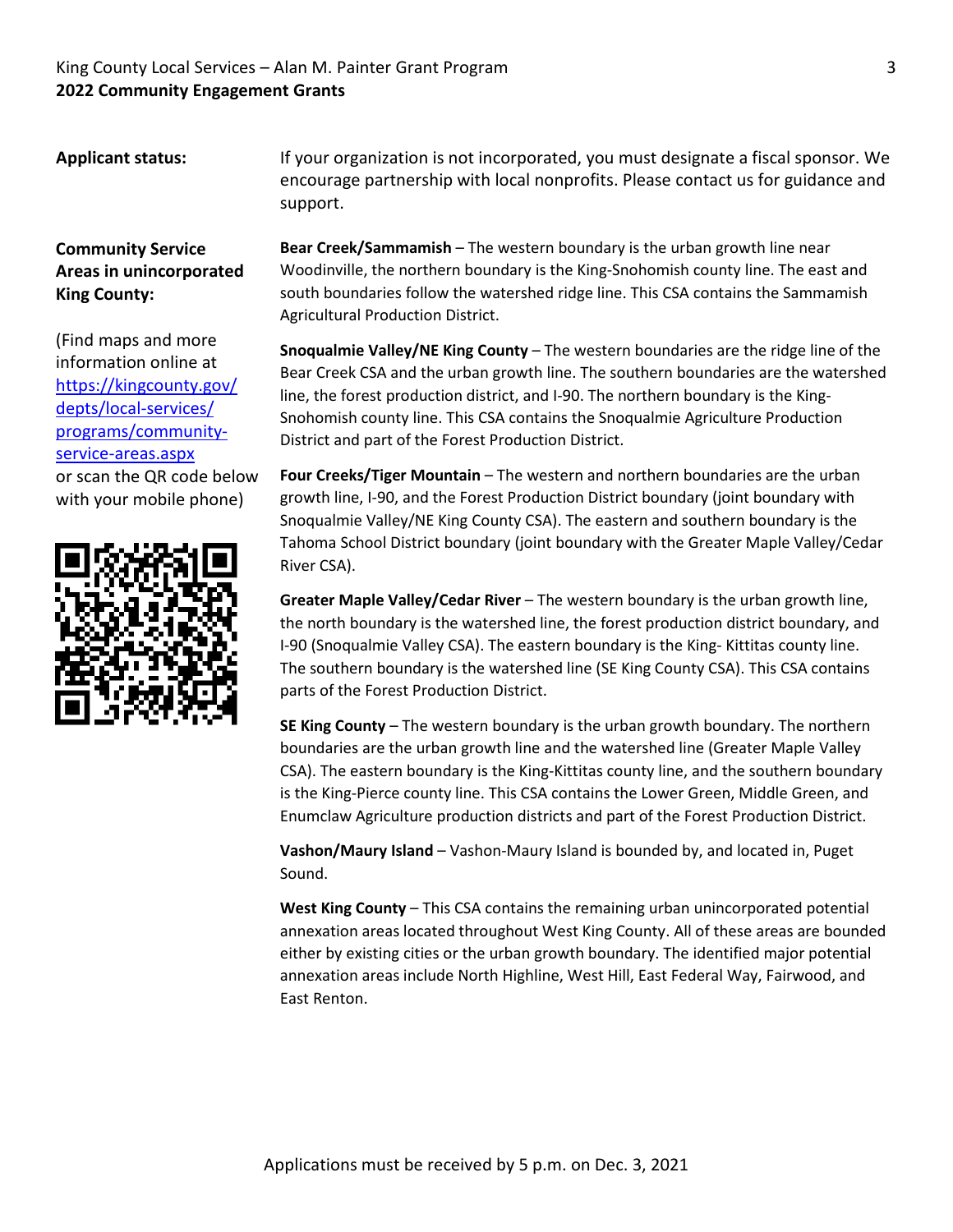| <b>Application deadline:</b>   | Applications are due by 5 p.m. on Friday, Dec. 3, 2021                                                                                                                                                                                                                           |
|--------------------------------|----------------------------------------------------------------------------------------------------------------------------------------------------------------------------------------------------------------------------------------------------------------------------------|
|                                | Please use the Alan M. Painter Grant Program 2022 Community Engagement<br>Grants Application Form to apply. The application packet is available for<br>download on the program website:<br>https://kingcounty.gov/depts/local-services/programs/<br>community-service-areas.aspx |
|                                | You may submit your application in one of the following ways:                                                                                                                                                                                                                    |
|                                | Email: email your application to marissa.alegria@kingcounty.gov                                                                                                                                                                                                                  |
|                                | US Mail or deliver to:<br>ATTN: Marissa Alegria<br><b>King County Local Services</b><br><b>KSC-LS-0815</b><br>201 South Jackson Street<br>Seattle, WA 98104                                                                                                                      |
| <b>Questions?</b>              | Marissa Alegria<br>206-477-4523 (Relay 711)<br>marissa.alegria@kingcounty.gov                                                                                                                                                                                                    |
|                                | If COVID restrictions allow, you may also contact Marissa to request a meeting at<br>a convenient location to discuss your grant application.                                                                                                                                    |
| <b>Project completion:</b>     | Projects must be completed in 2022.                                                                                                                                                                                                                                              |
| <b>Allowed costs:</b>          | Reasonable expenses that are attributable and clearly needed for the project<br>and outlined in the budget.                                                                                                                                                                      |
|                                | These grant funds may not be used for political activity.                                                                                                                                                                                                                        |
|                                | King County reserves the right to determine the nature and manner in which<br>costs and items will be paid for in any grant.                                                                                                                                                     |
| <b>Reporting requirements:</b> | Grantees will submit a final report documenting that the outcomes and<br>measures defined for project success were met. Project results may be<br>published in a report that will be available online.                                                                           |
| <b>Other requirements:</b>     | Organizations with funded projects may be asked to attend and/or participate in<br>the annual King County Local Services Town Hall meeting in their project area.                                                                                                                |
|                                | Organizations with funded projects must acknowledge King County's<br>contribution to their event or project.                                                                                                                                                                     |